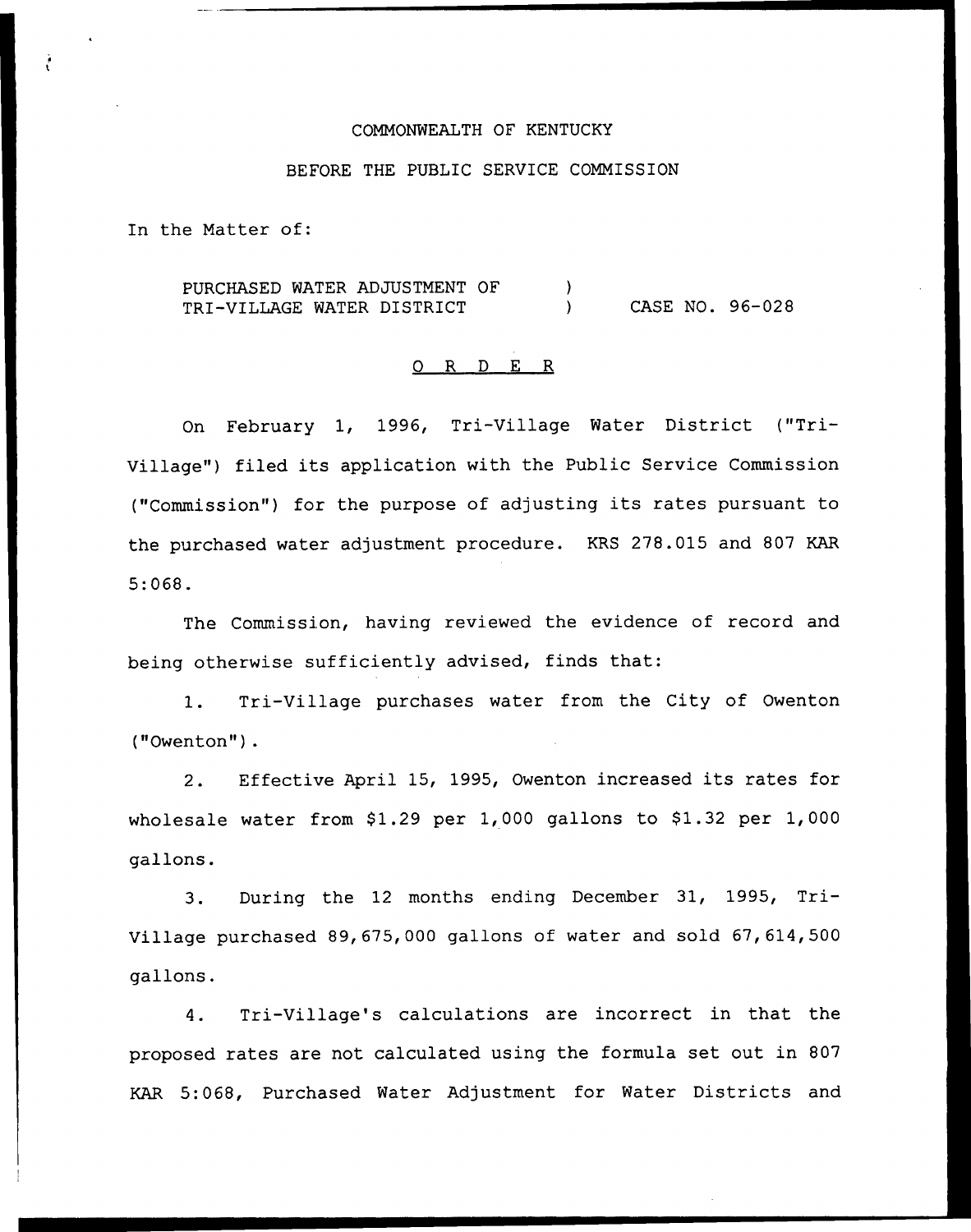Associations. The correct calculations are set out in Appendix <sup>B</sup> to this Order.

5. Based on Owenton's current charges for purchased water, Tri-Village's purchased water cost will increase by S2, 959, resulting in a purchased water adjustment of <sup>4</sup> cents per 1,000 gallons. Based on an average monthly usage of 5, 000 gallons, monthly bills to Tri-Village's customers will increase 20 cents from  $$27.40$  to  $$27.60$ , an increase of .7 percent.

6. Tri-Village's proposed tariff filing is incorrect.

7. The purchased water adjustment of <sup>4</sup> cents per 1,000 gallons and the rates in Appendix A, attached hereto and incorporated herein, are fair, just, and reasonable and should be approved.

IT IS THEREFORE ORDERED that:

1. The purchased water adjustment of <sup>4</sup> cents per 1,000 gallons and the rates in Appendix <sup>A</sup> are approved for services rendered on and after March 1, 1996.

2. Tri-Village's proposed tariff is denied.

3. Within 30 days of the date of this Order, Tri-Village shall file verification that the notice to its customers has been given.

4. Within 30 days of the date of this Order, Tri-Village shall file revised tariffs setting out the rates approved herein.

 $-2-$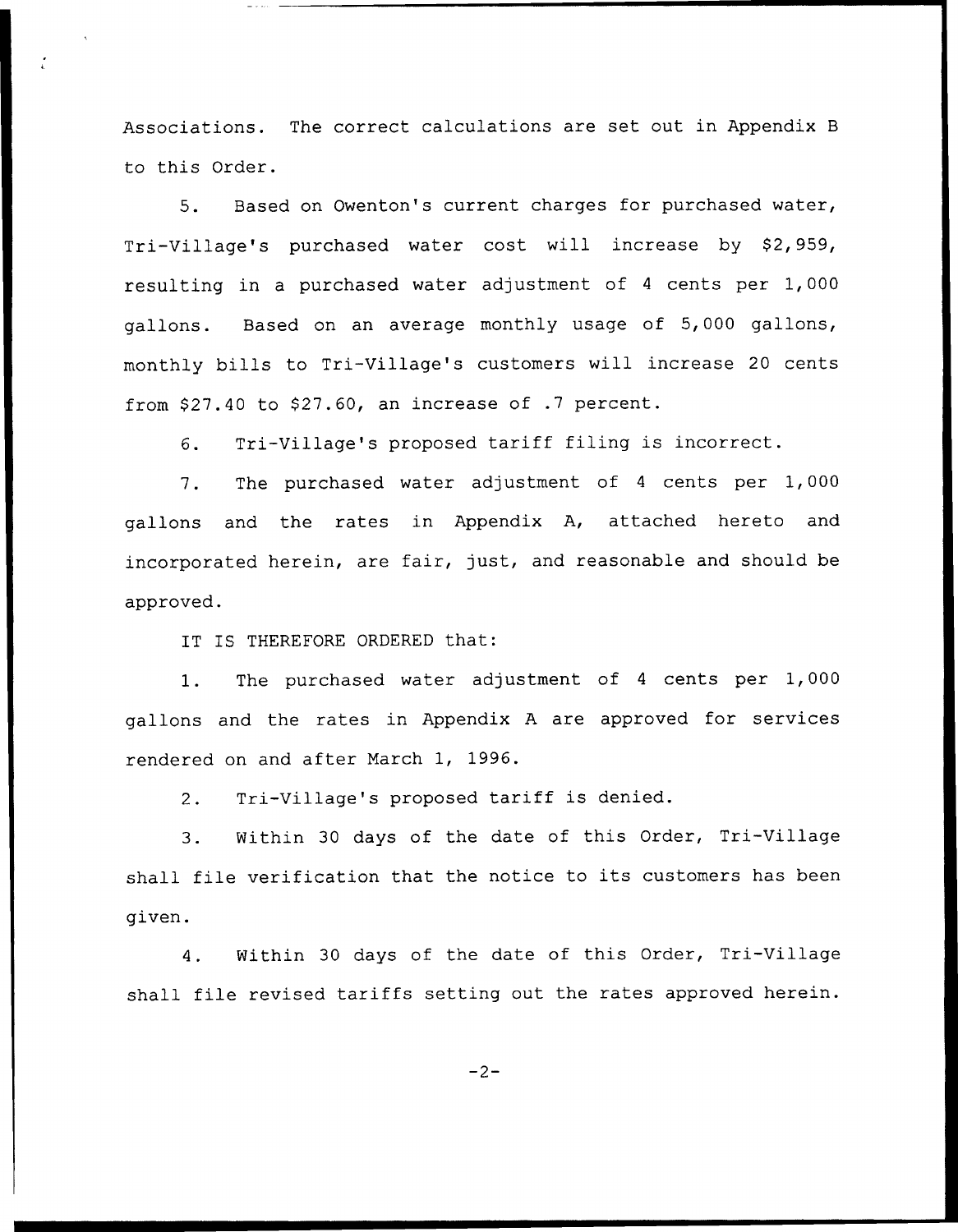Done at Frankfort, Kentucky, this 29th day of February, 1996.

PUBLIC SERVICE COMMISSION

Chapter K Breathoff

 $\epsilon$   $\sqrt{q}$ 

Commissioner

ATTEST:

ć

Executive Director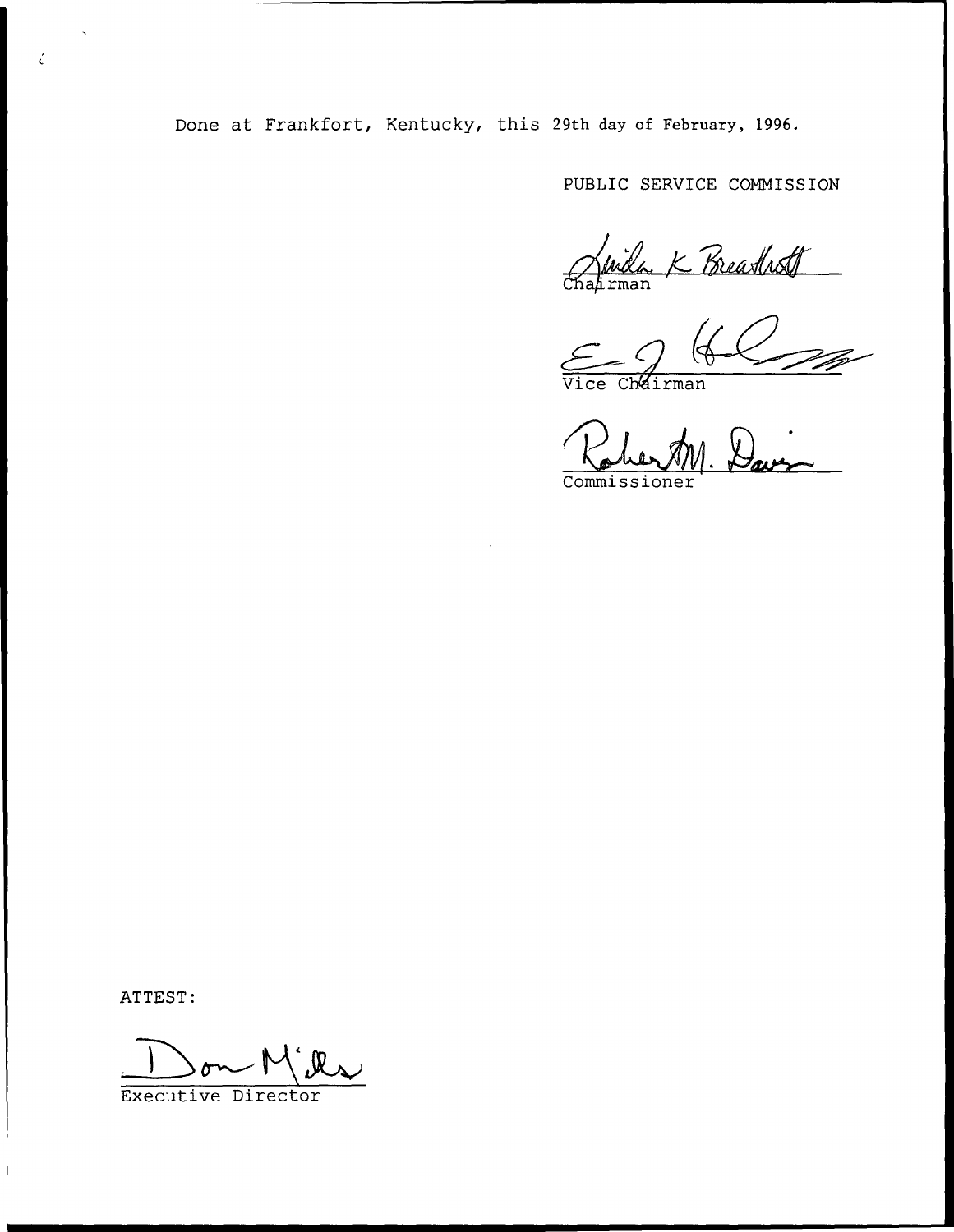### APPENDIX A

APPENDIX TO AN ORDER OF THE KENTUCKY PUBLIC SERVICE COMMISSION IN CASE NO. 96-028 DATED FEBRUARY 29, 1996.

The following rates and charges are prescribed for the customers in the area served by Tri-Village Water District. All other rates and charges not specifically mentioned herein shall remain the same as those in effect under authority of this Commission prior to the effective date of this Order.

### MONTHLY RATES

|  | First 2,000 gallons | \$14.58 Minimum Bill |  |                            |
|--|---------------------|----------------------|--|----------------------------|
|  | Next 4,000 gallons  |                      |  | 4.34 per 1,000 gallons     |
|  | Next 4,000 gallons  |                      |  | $4.24$ per 1,000 gallons   |
|  | Next 10,000 gallons |                      |  | 4.14 per $1,000$ gallons   |
|  | Over 20,000 gallons |                      |  | $3.94$ per $1,000$ gallons |